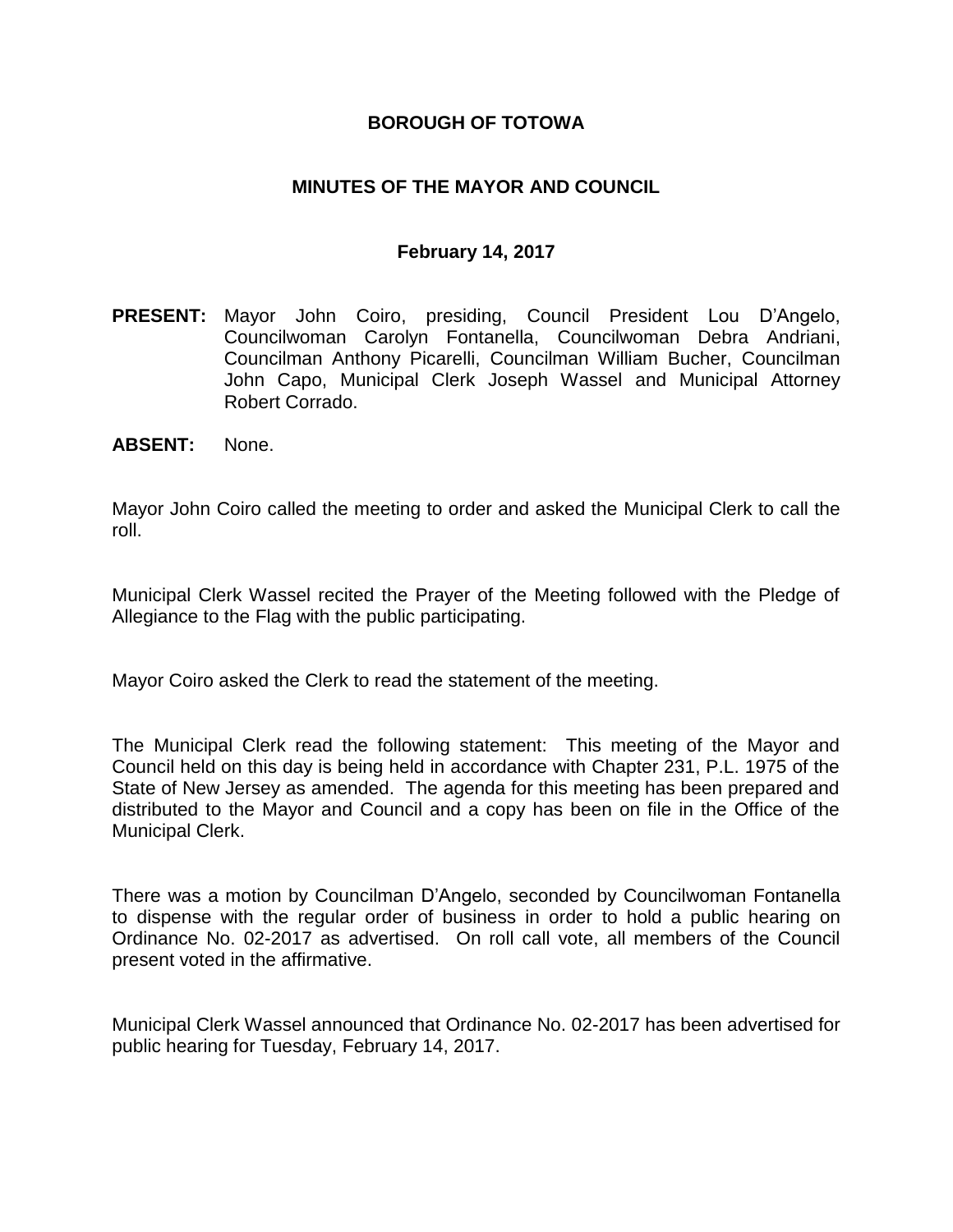Municipal Clerk Wassel read the legal notice and the title of Ordinance No. 02-2017.

There was a motion by Councilman D'Angelo, seconded by Councilwoman Fontanella to open the public hearing. On roll call vote, all members of the Council present voted in the affirmative.

Mayor Coiro asked if any citizens wished to be heard on Ordinance No. 02-2017.

CITIZENS HEARD:

There were no citizens who wished to be heard.

There was a motion by Councilman D'Angelo, seconded by Councilwoman Fontanella to close the public hearing. On roll call vote, all members of the Council present voted in the affirmative.

Municipal Clerk Wassel read Ordinance No. 02-2017 by title:

# **ORDINANCE NO. 02-2017**

### **AN ORDINANCE TO AMEND THE CODE OF THE BOROUGH OF TOTOWA CHAPTER 398 ENTITLED "VEHICLES AND TRAFFIC"**

There was a motion by Councilman D'Angelo, seconded by Councilwoman Fontanella to adopt Ordinance No. 02-2017 on second and final reading. On roll call vote, all members of the Council present voted in the affirmative.

There was a motion by Councilman D'Angelo, seconded by Councilwoman Fontanella to revert to the regular order of business. On roll call vote, all members of the Council present voted in the affirmative.

Mayor Coiro asked if any members of the Council, the Municipal Clerk or the Municipal Attorney wished to address the Council.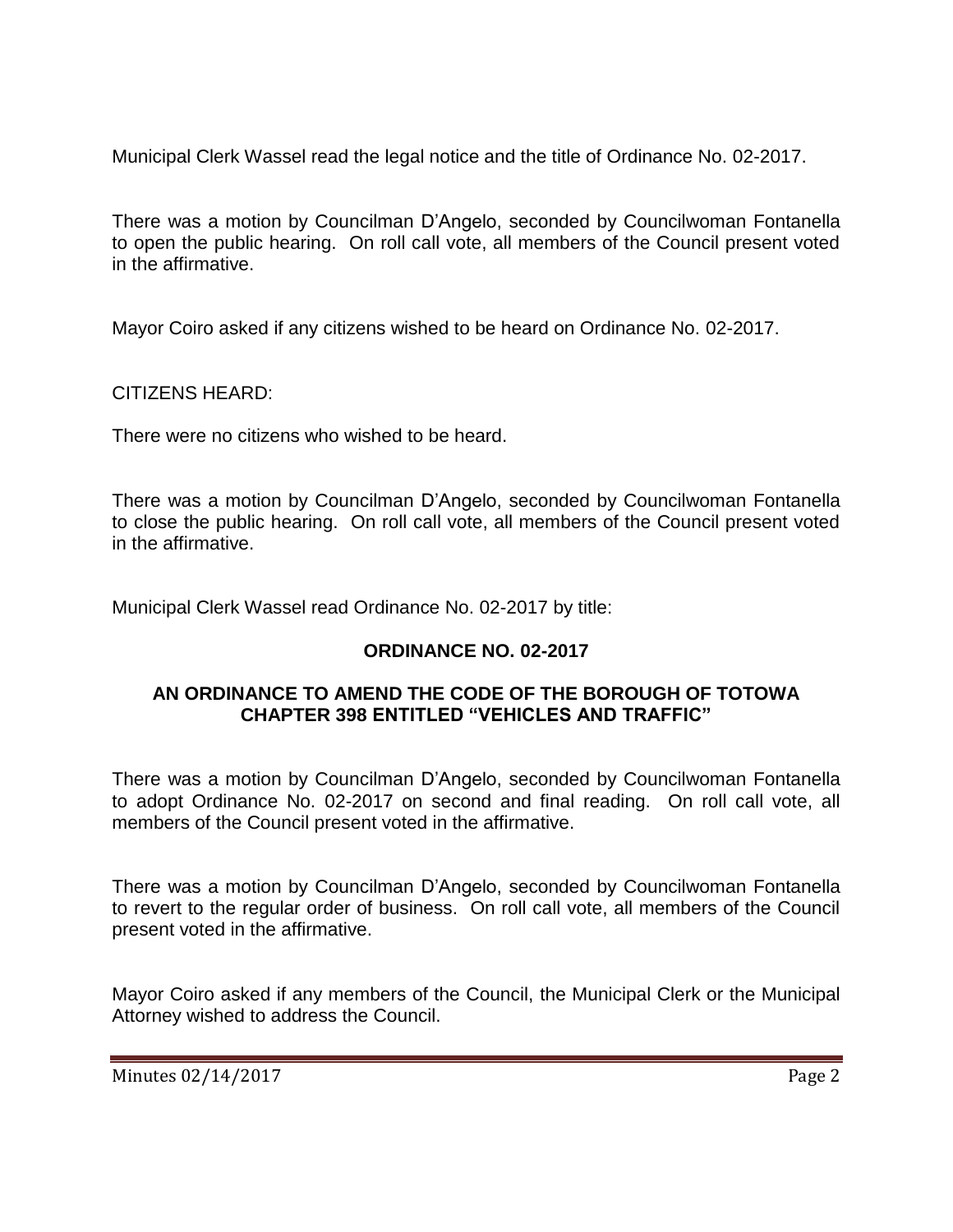Councilwoman Fontanella: Wished Councilwoman Andriani a Happy Birthday and everyone a Happy Valentine's Day.

Councilman Picarelli: Announced that we used Language Line in court last night and said it worked well and we will now save money on interpreters.

### CITIZENS HEARD:

Lisa Verhagen, 10 Knollwood Road: Said that she was here back on December 13, 2016 regarding Progressive Car Wash and the fact that they are not living up to the approvals in their Planning Board Resolution. Handed out some more pictures and a list of the 24 terms and conditions of approval and said that in the two months since, only 7 have been addressed and the owner doesn't seem to care or want to comply. Asked how can we get them to comply? Mayor Coiro: Responded that our Building Department inspectors have been addressing these concerns because we would rather work with our businesses and residents without having to put down the hammer with more summonses. Lisa Verhagen: Stated that she wants to see everyone survive and thrive, but not if they are a bad neighbor. Said they were originally a car wash and lube and now they are selling cars. Construction Code Official Allan Burghardt: Remarked that they are not allowed to sell vehicles, but said that they have a special license that allows them to detail vehicles for dealers and auctions. A conversation ensued. Mayor Coiro: Told Lisa that we will get through the remaining 17 items in the resolution. Then asked Police Chief Robert Coyle to have the department enforce it when the cars are pulled out onto Union Boulevard.

Mike Mahometa, 269 Lincoln Avenue: 1) Asked when we will get our LED sign back operational. Municipal Clerk Wassel: Replied that we are waiting on the delivery of a new upgraded controller. 2) Said he noticed that we are making progress on the North Jersey Developmental Center. Mayor Coiro: Responded that we are getting closer with the conditional agreement and we are close on the financials, but just not quite there yet. 3) Inquired if anyone has looked into the brine solution for ice and snow control. DPW Superintendent Jim Niland: Answered that we would have to retrofit all of our trucks which would cost about \$70 – 80,000 and also that the EPA is against it.

There was a motion by Councilman D'Angelo, seconded by Councilwoman Fontanella to approve the Minutes of the Mayor and Council for the meeting of January 24, 2017. On roll call vote, all members of the Council present voted in the affirmative.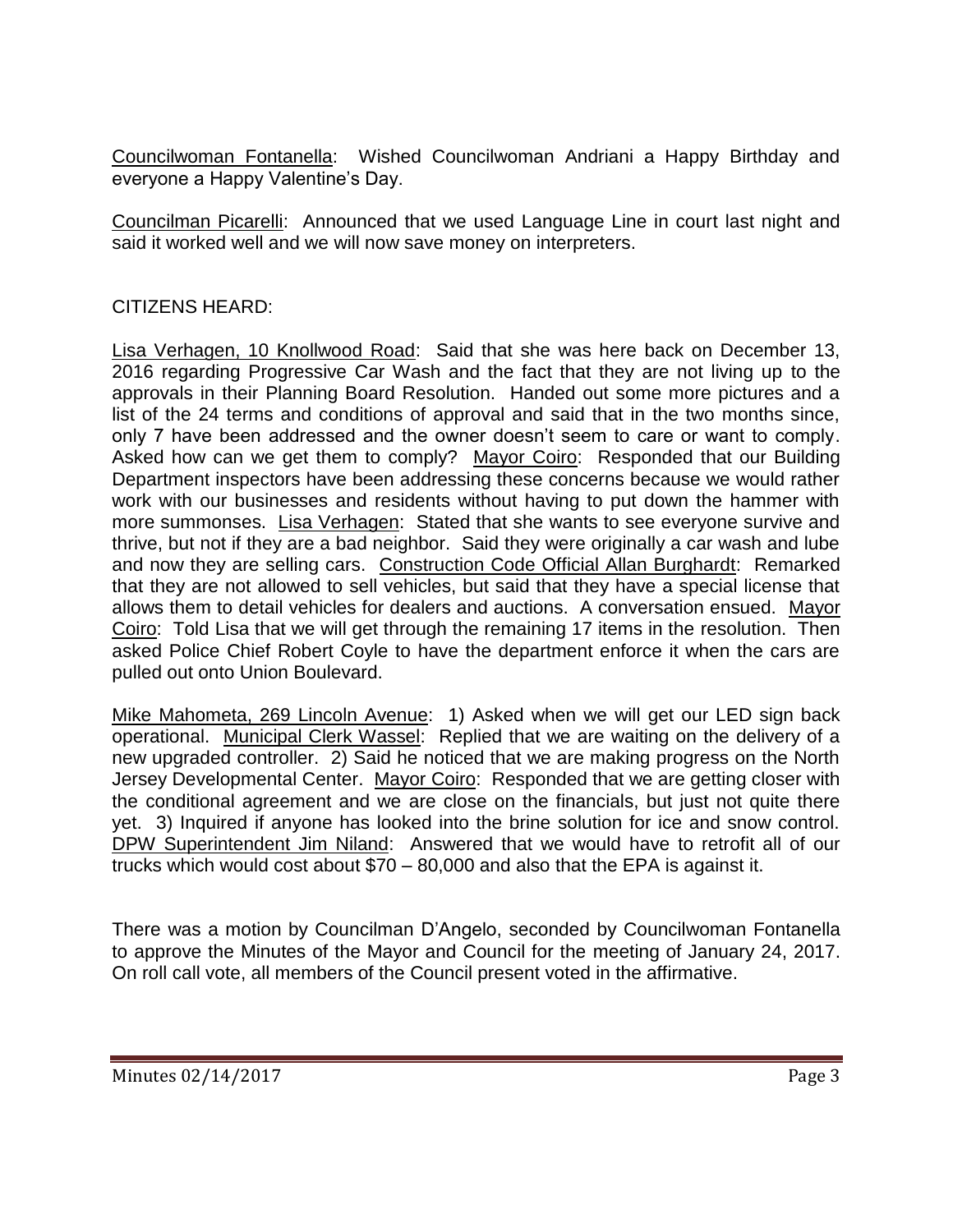## COMMITTEE ON FINANCE:

There was a motion by Councilman Picarelli, seconded by Councilman D'Angelo to approve Resolution No. 2017-04 for the payment of bills. On roll call vote, all members of the Council present voted in the affirmative.

There was a motion by Councilman Picarelli, seconded by Councilman D'Angelo to carry the next three items regarding the appointment of a Tax Appeal Attorney. On roll call vote, all members of the Council present voted in the affirmative.

There was a motion by Councilman Picarelli, seconded by Councilman D'Angelo to accept the Franchise Fees for calendar year 2016 from Cablevision (Altice) in the amount of \$125,962.00. On roll call vote, all members of the Council present voted in the affirmative.

There was a motion by Councilman Picarelli, seconded by Councilman D'Angelo to accept the Franchise Fees for calendar year 2016 from Verizon in the amount of \$37,974.14. On roll call vote, all members of the Council present voted in the affirmative.

There was a motion by Councilman Picarelli, seconded by Councilman D'Angelo to adopt the following Resolution Authorizing Professional Engineering Services For The Digitization Of Borough Of Totowa Tax Maps. On roll call vote, all members of the Council present voted in the affirmative.

## RESOLUTION NO. 37-2017

#### RESOLUTION AUTHORIZING PROFESSIONAL ENGINEERING SERVICES FOR THE DIGITIZATION OF BOROUGH OF TOTOWA TAX MAPS

WHEREAS, the Mayor and Council of the Borough of Totowa desire to digitize the Borough's tax maps; and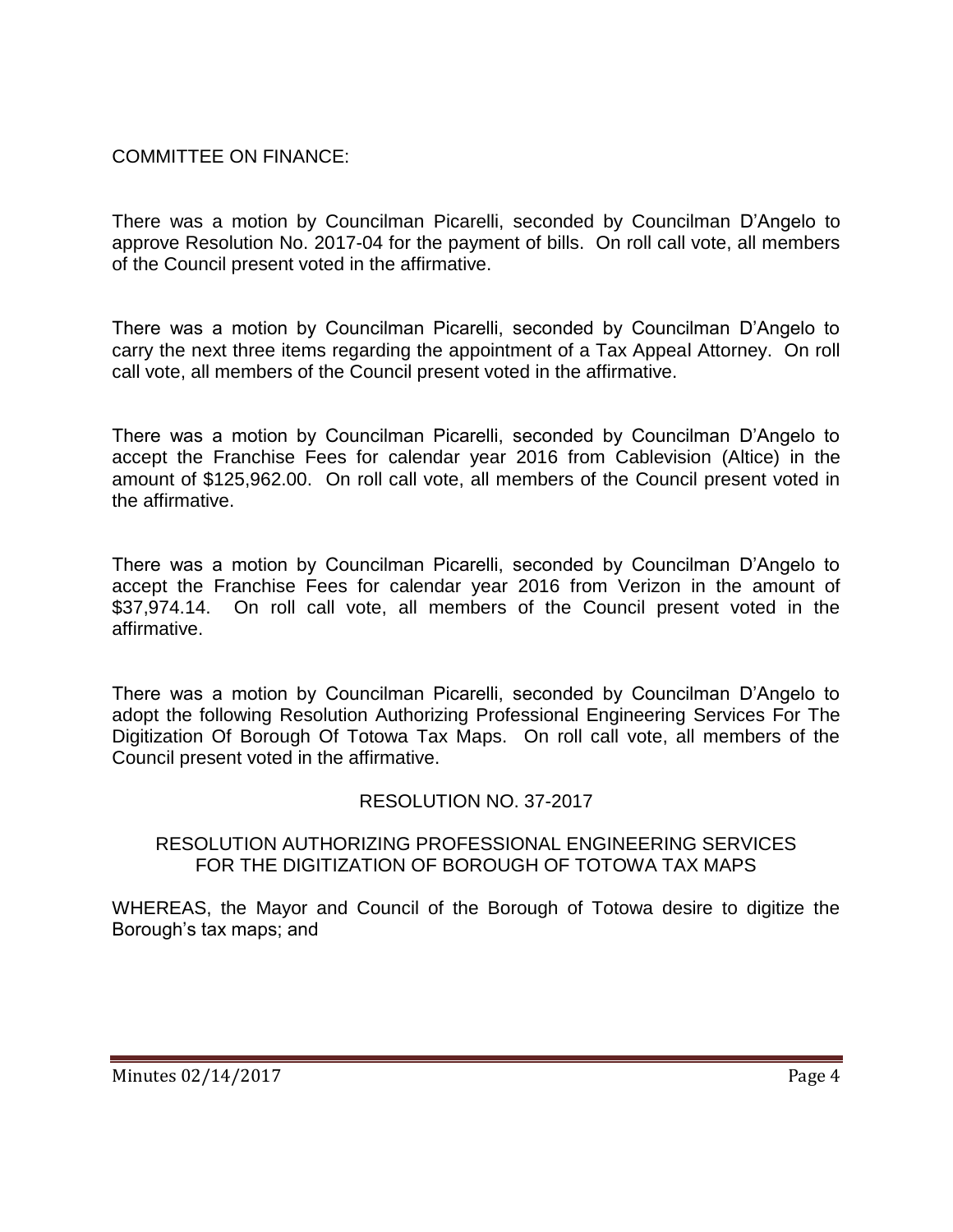WHEREAS, the digitization of the tax maps will ensure that future revisions and updates are much simpler and expedient; will ease the sharing of the document between departments; will save resources and reduce the amount of paper copies that currently need to be maintained; and will allow for greater flexibility with respect to future GIS mapping; and

WHEREAS, the Mayor and Council of the Borough of Totowa desire to retain the services of a professional engineering firm to provide the necessary services for the digitization of the Borough of Totowa tax maps; and

WHEREAS, Richard A. Alaimo Engineering Associates has submitted a proposal dated February 8, 2017 to digitize the Borough of Totowa tax maps and provide a digital copy of same at a cost not to exceed \$6,500.00, a copy of which is on file in the office of the Borough of Totowa Municipal Clerk; and

WHEREAS, the Mayor and Council of the Borough of Totowa on February 14, 2017 did examine the proposal submitted by Richard A. Alaimo Engineering Associates; and

WHEREAS, pursuant to the applicable New Jersey State laws, these professional services may be awarded without public bidding.

NOW, THEREFORE, BE IT RESOLVED, that the Mayor and Council of the Borough of Totowa do hereby accept the proposal submitted by Richard A. Alaimo Engineering Associates for professional engineering services for the for the digitization of the Borough of Totowa tax maps in the amount of \$6,500.00.

BE IT FURTHER RESOLVED, that the Mayor and Council of the Borough of Totowa do hereby authorize Richard A. Alaimo Engineering Associates to perform the professional services as set forth in their proposal.

COMMITTEE ON PUBLIC SAFETY:

There was a motion by Councilman D'Angelo, seconded by Councilwoman Fontanella to approve payment of an additional contribution to the Borough Of Totowa First Aid Squad, Inc. in the amount of \$10,180.00 for their 2016 TSAP. On roll call vote, all members of the Council present voted in the affirmative.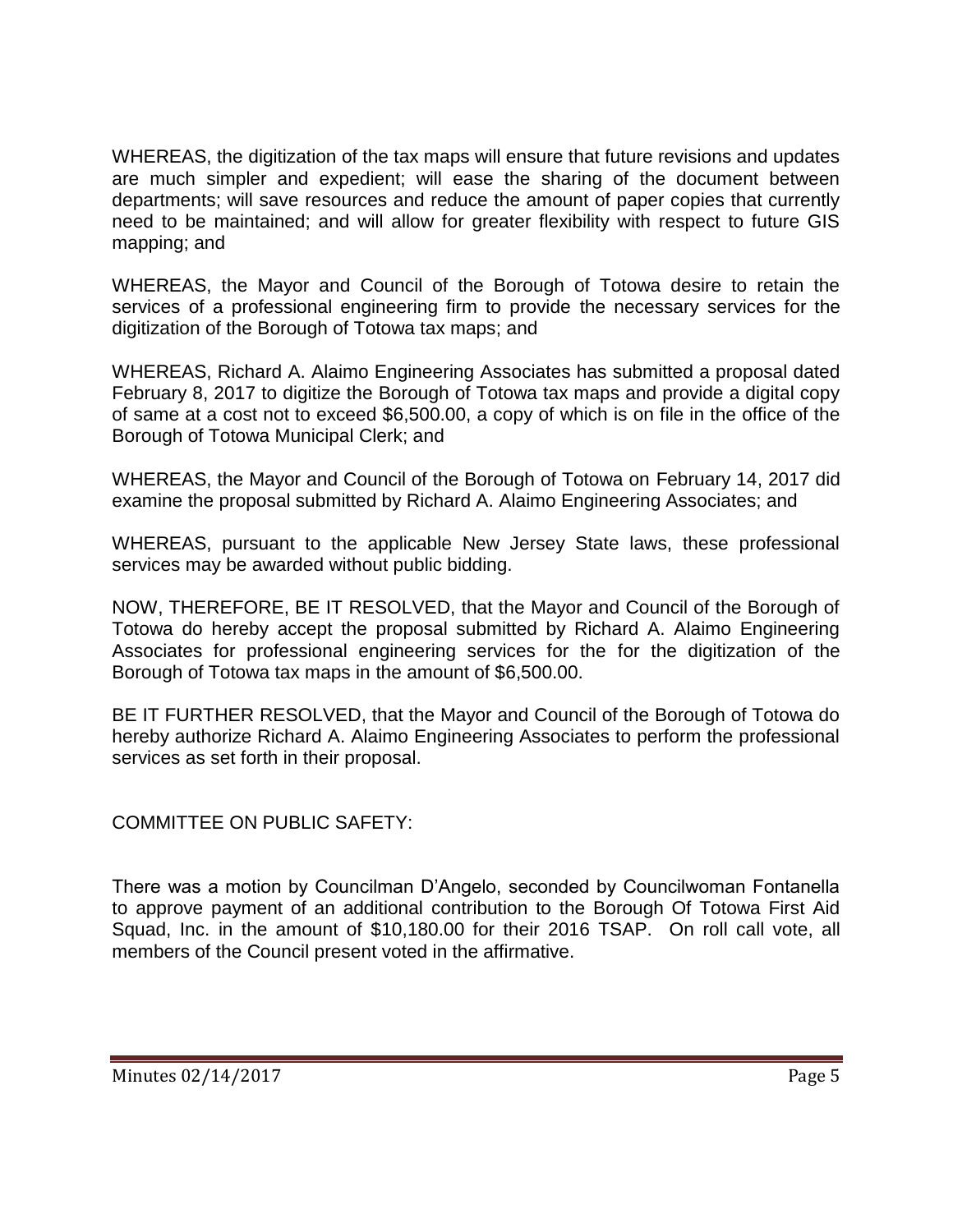Upon the recommendation of the Committee, there was a motion by Councilman D'Angelo, seconded by Councilwoman Fontanella to appoint Lisa Frederick as a School Crossing Guard. On roll call vote, all members of the Council present voted in the affirmative.

## MAYOR'S APPOINTMENT

### I, Mayor John Coiro, with the advice and consent of the Council do hereby appoint Lisa Frederick as a School Crossing Guard for a term of one year expiring December 31, 2017.

There was a motion by Councilman D'Angelo, seconded by Councilwoman Fontanella to confirm the appointment. On roll call vote, all members of the Council present voted in the affirmative.

A letter from resident Denise Hagan thanking Police Officers Dan DiBlasio and Doug Spinella for their assistance during medical emergencies for her father on two separate occasions in December 2016 and January 2017 was received and filed with copies to be placed in their personnel jackets.

COMMITTEE ON PUBLIC WORKS:

There was a motion by Councilman Bucher, seconded by Councilman Capo to adopt the following Resolution Requesting Extension Of Time To Award Project For FY2015 Municipal Aid For Hobart Place And Gordon Avenue – Final Phase. On roll call vote, all members of the Council present voted in the affirmative.

RESOLUTION NO. 38-2017

#### RESOLUTION REQUESTING EXTENSION OF TIME TO AWARD PROJECT FOR FY2015 MUNICIPAL AID FOR HOBART PLACE AND GORDON AVENUE – FINAL PHASE

WHEREAS, the Borough of Totowa had originally applied for FY2015 Municipal Aid funding from the New Jersey Department of Transportation ("NJDOT") for various improvements to Hobart Place and Gordon Avenue – Final Phase; and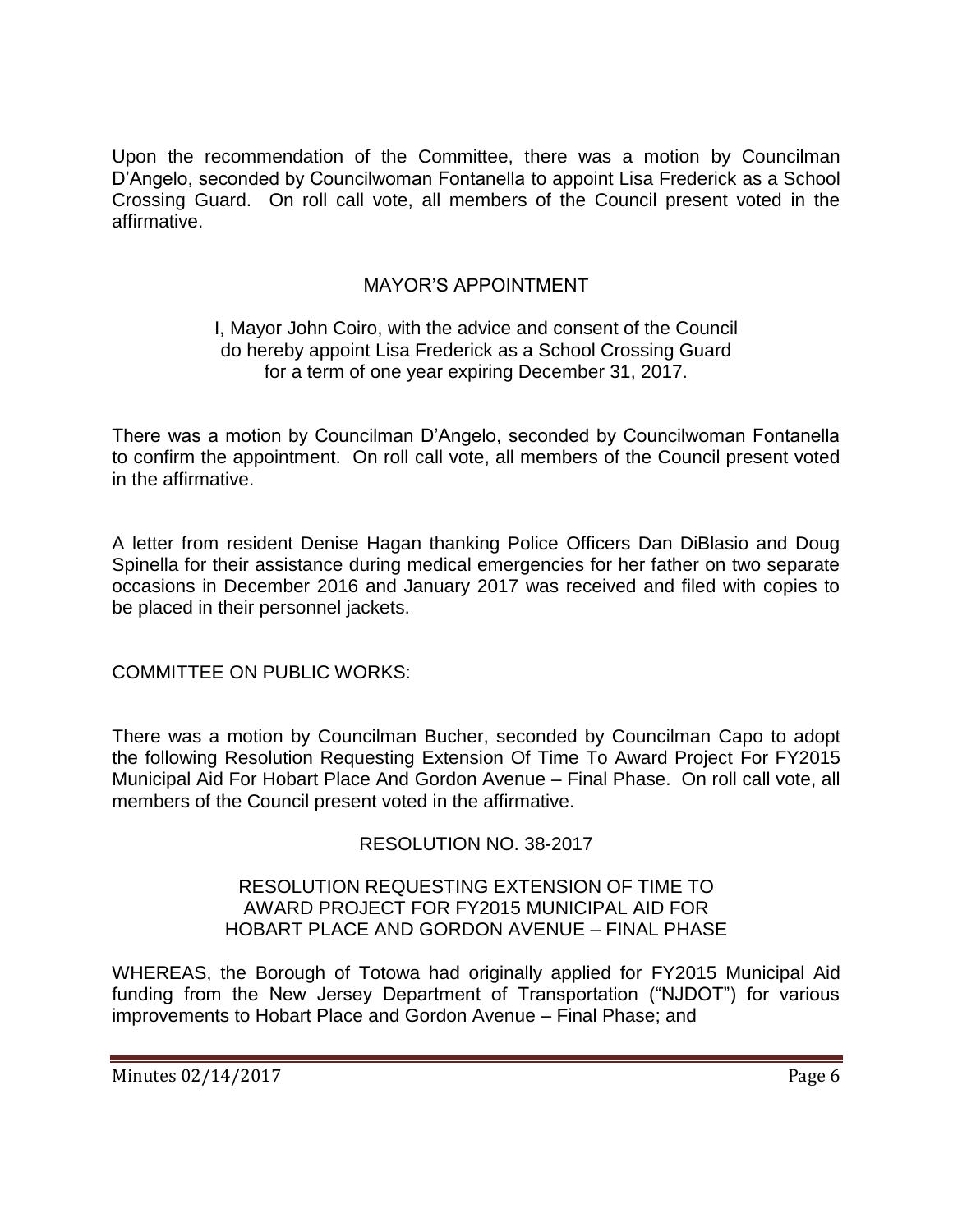WHEREAS, the project is required to be awarded by April 10, 2017; and

WHEREAS, the project was delayed as a result of the PSE&G Energy Strong Project, for which PSE&G installed a new gas main within the project limits and the State suspension of projects funded through the Transportation Trust Fund Authority; and

WHEREAS, in accordance with NJDOT requirements, it is necessary to submit a request for extension of time to award project for the improvements to Hobart Place and Gordon Avenue – Final Phase.

NOW, THEREFORE, BE IT RESOLVED, that the Mayor and Council of the Borough of Totowa do hereby authorize the Borough of Totowa Municipal Engineer to submit for a six (6) month time extension to award project for the improvements to Hobart Place and Gordon Avenue – Final Phase on behalf of the Borough of Totowa to the NJDOT.

BE IT FURTHER RESOLVED, that the Municipal Council of the Borough of Totowa does hereby authorize the Mayor, Municipal Clerk and Municipal Engineer to execute any and all necessary instruments relating thereto.

There was a motion by Councilman Bucher, seconded by Councilman Capo to adopt the following Resolution Authorizing Professional Engineering Services For Hobart Place And Gordon Avenue – Final Phase. On roll call vote, all members of the Council present voted in the affirmative.

## RESOLUTION NO. 39-2017

#### RESOLUTION AUTHORIZING PROFESSIONAL ENGINEERING SERVICES FOR THE HOBART PLACE AND GORDON AVENUE – FINAL PHASE

WHEREAS, the Borough of Totowa has received a Municipal Aid Grant from the New Jersey Department of Transportation ("NJDOT") in 2015 for various improvements for Hobart Place and Gordon Avenue; and

WHEREAS, the scope of the proposed work includes the milling and resurfacing of both streets from Union Boulevard to Crosby Avenue and other associated site improvements; and

WHEREAS, the Mayor and Council of the Borough of Totowa desire to retain the services of a professional engineering firm to provide design services, preparing bid documents, assisting in the bidding process and supervising construction of the Final Phase of the Hobart Place and Gordon Avenue Improvement Project; and

Minutes 02/14/2017 Page 7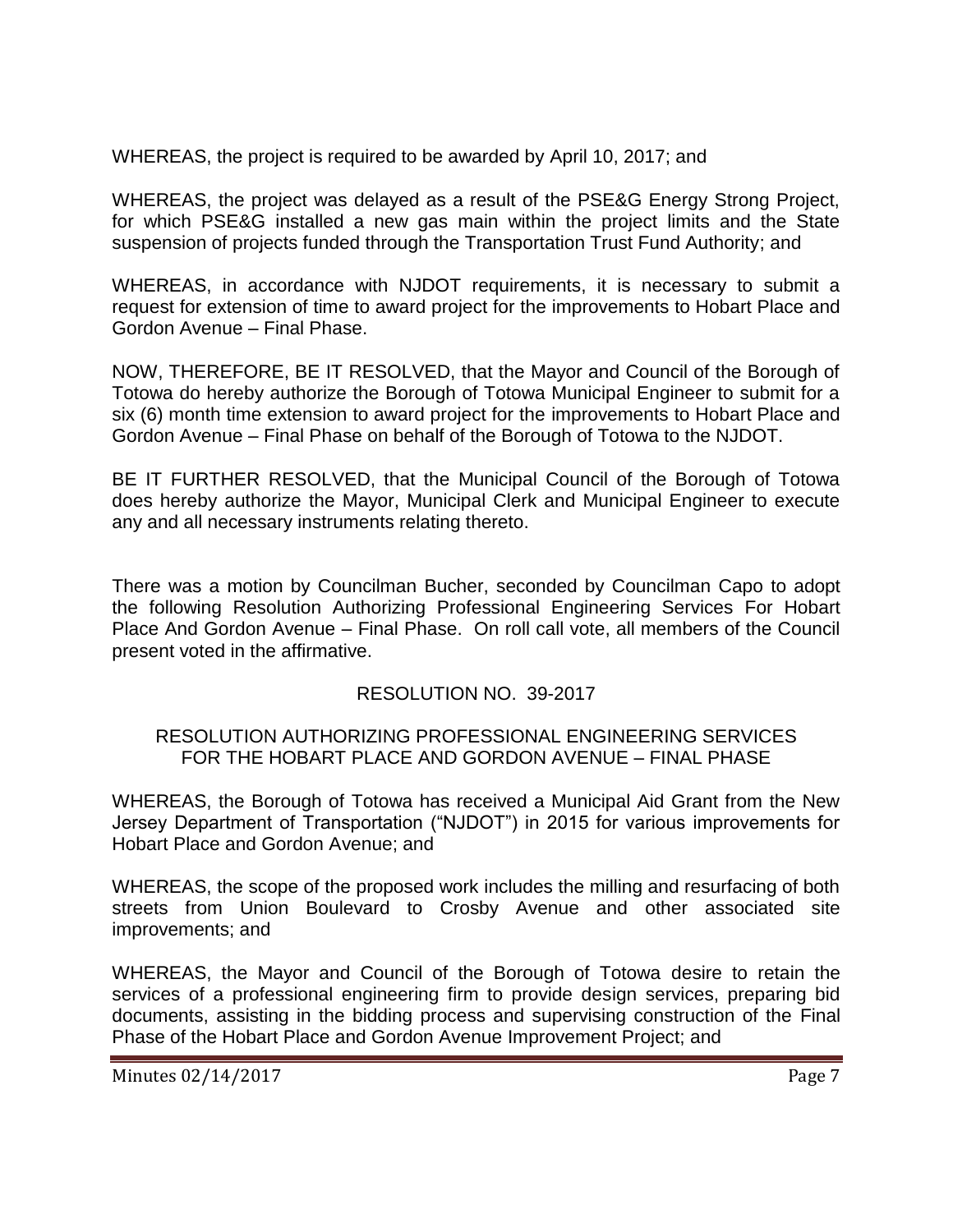WHEREAS, Richard A. Alaimo Engineering Associates has submitted a proposal dated February 8, 2017 for the Hobart Place and Gordon Avenue Improvement Project at a cost not to exceed \$36,860.00, a copy of which is on file in the office of the Borough of Totowa Municipal Clerk; and

WHEREAS, the Mayor and Council of the Borough of Totowa on February 14, 2017 did examine the proposal submitted by Richard A. Alaimo Engineering Associates; and

WHEREAS, pursuant to the applicable New Jersey State laws, these professional services may be awarded without public bidding.

NOW, THEREFORE, BE IT RESOLVED, that the Mayor and Council of the Borough of Totowa do hereby accept the proposal submitted by Richard A. Alaimo Engineering Associates for professional engineering services for the Final Phase of the Hobart Place and Gordon Avenue Improvements in the amount of \$36,860.00.

BE IT FURTHER RESOLVED, that the Mayor and Council of the Borough of Totowa do hereby authorize Richard A. Alaimo Engineering Associates to perform the professional services as set forth in their proposal.

BE IT FURTHER RESOLVED, that the Municipal Council of the Borough of Totowa does hereby authorize the Mayor, Municipal Clerk and Municipal Engineer to execute any and all necessary instruments relating thereto.

There was a motion by Councilman Bucher, seconded by Councilman Capo to adopt the following Resolution Authorizing Professional Engineering Services For Furler Street. On roll call vote, all members of the Council present voted in the affirmative.

## RESOLUTION NO. 40-2017

### RESOLUTION AUTHORIZING PROFESSIONAL ENGINEERING SERVICES FOR FURLER STREET

WHEREAS, the Borough of Totowa has received a Municipal Aid Grant from the New Jersey Department of Transportation ("NJDOT") in 2016 for various improvements for Furler Street which includes the milling and resurfacing of the roadway and other associated site improvements; and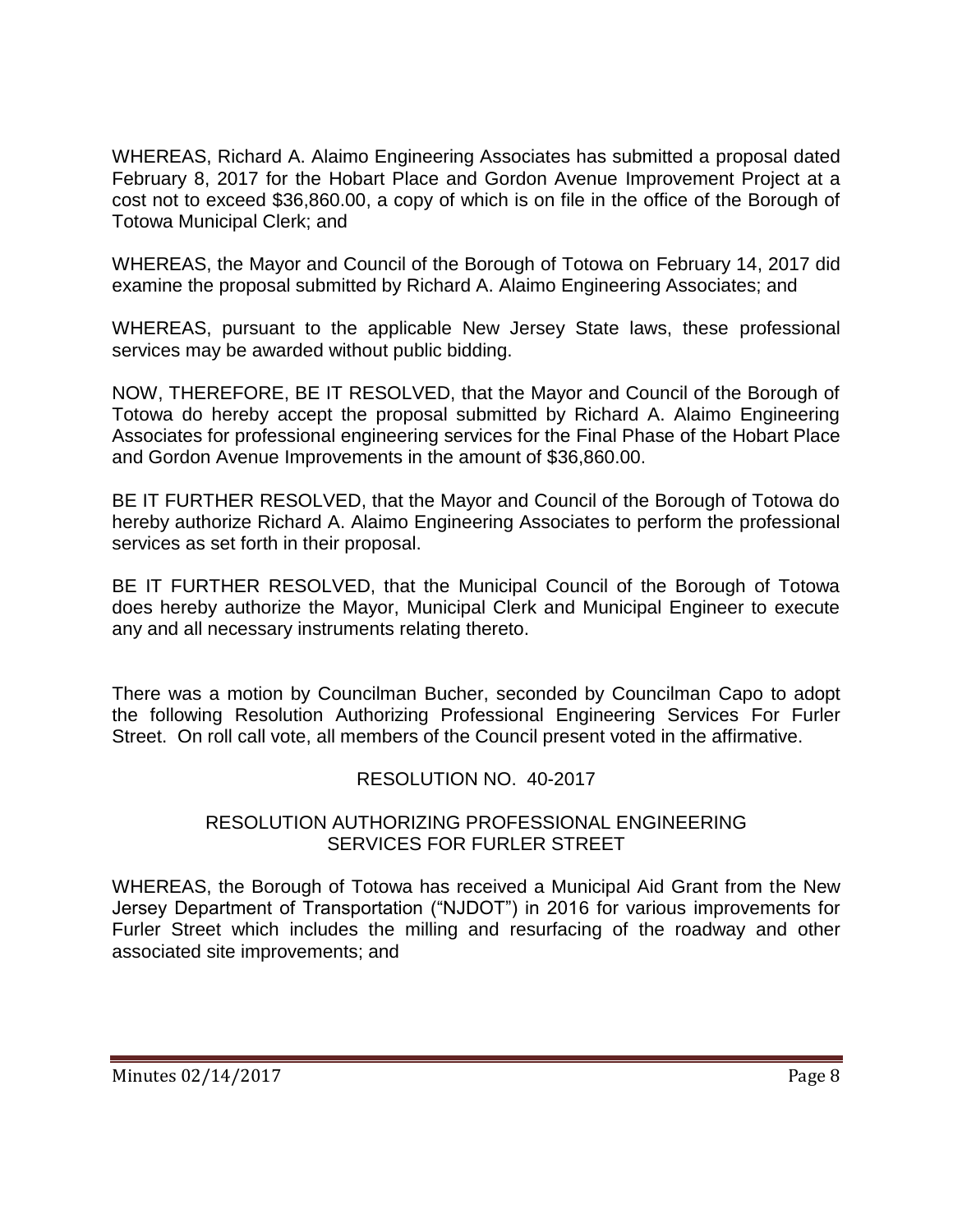WHEREAS, the Mayor and Council of the Borough of Totowa desire to retain the services of a professional engineering firm to provide design services, preparing bid documents, assisting in the bidding process and supervising construction of the Furler Street Improvement Project; and

WHEREAS, Richard A. Alaimo Engineering Associates has submitted a proposal dated February 8, 2017 for the Furler Street Improvement Project at a cost not to exceed \$57,800.00, a copy of which is on file in the office of the Borough of Totowa Municipal Clerk; and

WHEREAS, the Mayor and Council of the Borough of Totowa on February 14, 2017 did examine the proposal submitted by Richard A. Alaimo Engineering Associates; and

WHEREAS, pursuant to the applicable New Jersey State laws, these professional services may be awarded without public bidding.

NOW, THEREFORE, BE IT RESOLVED, that the Mayor and Council of the Borough of Totowa do hereby accept the proposal submitted by Richard A. Alaimo Engineering Associates for professional engineering services for the Furler Street Improvements in the amount of \$57,800.00.

BE IT FURTHER RESOLVED, that the Mayor and Council of the Borough of Totowa do hereby authorize Richard A. Alaimo Engineering Associates to perform the professional services as set forth in their proposal.

BE IT FURTHER RESOLVED, that the Municipal Council of the Borough of Totowa does hereby authorize the Mayor, Municipal Clerk and Municipal Engineer to execute any and all necessary instruments relating thereto.

There was a motion by Councilman Bucher, seconded by Councilman Capo to adopt the following Resolution Amending Water Charges And Waiving Interest Charges On An Adjusted Water Bill For 39 Norwood Terrace, Account No. 2202-0. On roll call vote, all members of the Council present voted in the affirmative.

## RESOLUTION NO. 41-2017

### RESOLUTION AMENDING WATER CHARGES AND WAIVING INTEREST CHARGES ON AN ADJUSTED WATER BILL FOR 39 NORWOOD TERRACE, ACCOUNT NO. 2202-0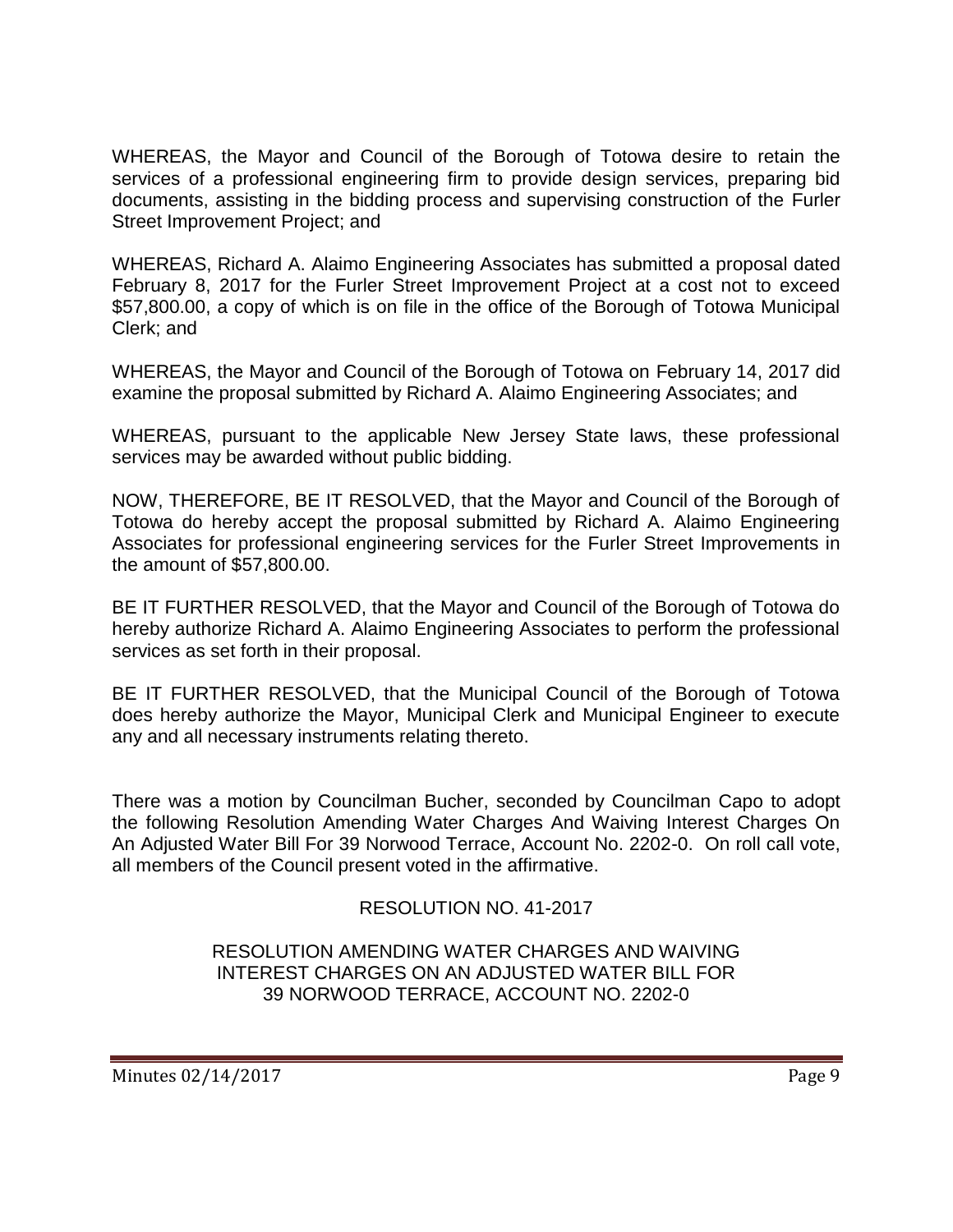WHEREAS, the Borough of Totowa Water Department bills its customers based on three cycles, four times a year; and

WHEREAS, the first quarter billing period for Cycle 3 for 2016 is March 1, 2016 to May 31, 2016; and

WHEREAS, Sherril Sakas, 39 Norwood Terrace, Block 122, Lot 11 is located in Cycle 3; and

WHEREAS, the meter reader was unable to gather accurate handheld readings from the remote indicator for several periods; and

WHEREAS, an inspection of the inside water meter was read on June 17, 2016 that resulted in a usage of 983,000 gallons and resulted in first quarter 2016 billing for \$8,140.83; and

WHEREAS, the homeowner has requested an adjustment since the timeframe of the excessive usage is undetermined in occurring in a single period; and

WHEREAS, the water bill was adjusted by \$2,871.95 to reflect the usage of 983,000 gallons billable at the lowest tier rate of \$5.36 per thousand.

NOW, THEREFORE, BE IT RESOLVED, by the Mayor and Council of the Borough of Totowa that if the entire balance is not paid in full by March 17, 2017, then the interest will be charged back to the original due date on any unpaid balance.

BE IT FURTHER RESOLVED, by the Mayor and Council of the Borough of Totowa that the Borough Clerk sends a copy of this resolution to the Water Registrar.

COMMITTEE ON ENGINEERING & PUBLIC PROPERTY:

There was a motion by Councilwoman Fontanella, seconded by Councilwoman Andriani to adopt the following Resolution Authorizing HVAC Preventative Maintenance Agreement. On roll call vote, all members of the Council present voted in the affirmative.

RESOLUTION NO. 42-2017

## RESOLUTION AUTHORIZING HVAC PREVENTATIVE MAINTENANCE AGREEMENT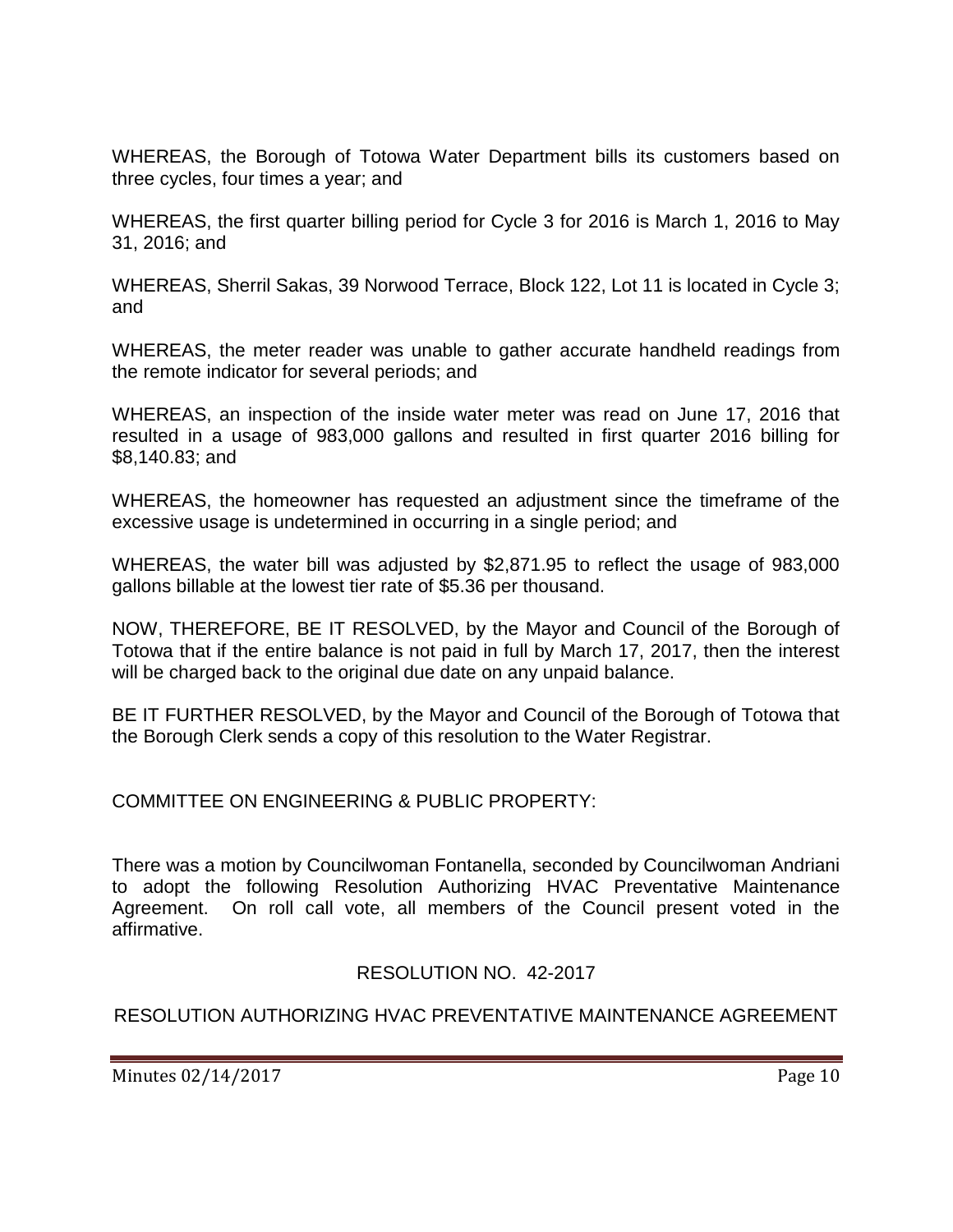WHEREAS, the Borough of Totowa Department of Public Works ("DPW") Superintendent has recommended that the Borough of Totowa initiate a Preventative Maintenance Program for the HVAC systems located at various municipal owned buildings; and

WHEREAS, these buildings include the Borough of Totowa Municipal Complex, Community Center, DPW building, Fire Rescue Firehouse and Lincoln Avenue Firehouse; and

WHEREAS, 454 Mechanical, LLC, P.O. Box 562, Totowa, New Jersey 07511 has submitted a proposal to perform the HVAC preventative maintenance services for the sum of \$6,725.00, a copy of which is on file in the office of Borough of Totowa Municipal Clerk; and

WHEREAS, the Maintenance Program includes four maintenance visits per year as well as pressurized chemical cleaning of all air-conditioning equipment annually; and

WHEREAS, the Mayor and Council of the Borough of Totowa desire to establish an HVAC Preventative Maintenance Program for the Borough of Totowa municipal owned buildings; and

WHEREAS, pursuant to the applicable New Jersey State laws, the preventative maintenance services may be authorized without public bidding.

NOW, THEREFORE, BE IT RESOLVED, that the Mayor and Council of the Borough of Totowa do hereby accept the proposal submitted by 454 Mechanical, LLC for HVAC Preventative Maintenance services for the Borough of Totowa municipal owned buildings in accordance with their proposal.

BE IT FURTHER RESOLVED, that the Municipal Council of the Borough of Totowa does hereby authorize the Mayor and Municipal Clerk to execute any and all instruments.

A letter was received from the Totowa Public Library requesting permission to use the Municipal Parking Lot for their Trash to Treasure fundraiser on Saturday, April 29, 2017 (rain date: Sunday, April 30, 2017). There was a motion by Councilwoman Fontanella, seconded by Councilwoman Andriani to grant permission. On roll call vote, all members of the Council present voted in the affirmative.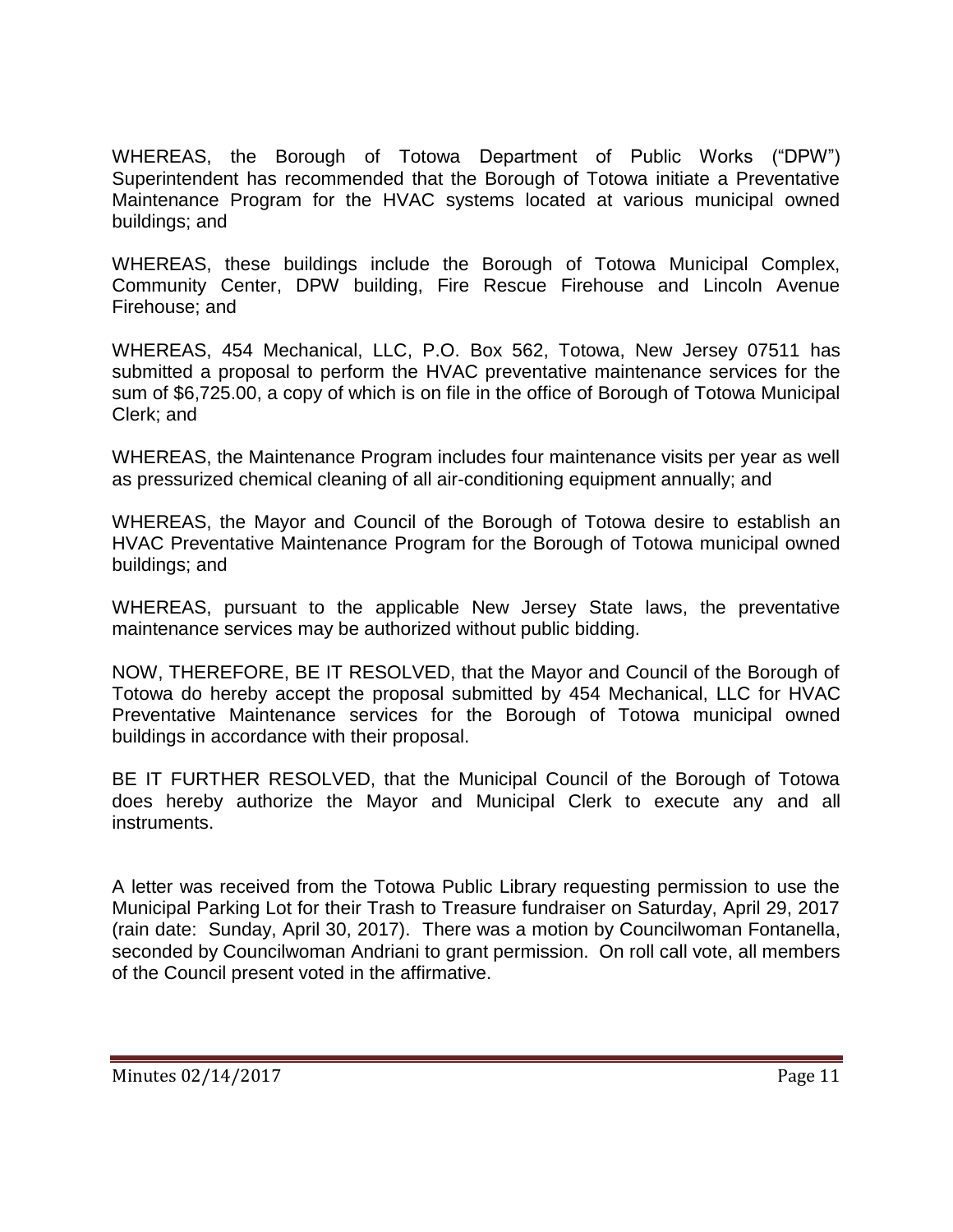# COMMITTEE ON LIAISON & INSPECTION:

There was no report.

COMMITTEE ON LEGISLATION & ORDINANCES:

There was a motion by Councilman Capo, seconded by Councilman Picarelli to approve the Application For Special Permit For Social Affair from the State Of New Jersey Division Of Alcoholic Beverage Control for the BPOE #2111 Passaic Valley Elks to be held on February 25, 2017 from 6:00 p.m. – 11:59 p.m. On roll call vote, all members of the Council present voted in the affirmative.

There was a motion by Councilman Capo, seconded by Councilman Picarelli to approve Raffle License Application Nos. 1998 & 1999 for Care 4 A Cure for a Tricky Tray and On-Premise 50/50 to be held on March 26, 2017 at The Barnyard and Carriage House. On roll call vote, all members of the Council present voted in the affirmative.

There was a motion by Councilman Capo, seconded by Councilman Picarelli to approve Raffle License Application Nos. 2000 & 2001for the 11<sup>th</sup> Hour Animal Rescue, Inc. for a Tricky Tray and On-Premise 50/50 to be held on June 23, 2017 at The Bethwood. On roll call vote, all members of the Council present voted in the affirmative.

There was a motion by Councilman Capo, seconded by Councilman Picarelli to approve Raffle License Application Nos. 2002 & 2003 for the Christopher Columbus Middle School HSA for a Tricky Tray and On-Premise 50/50 to be held on March 10, 2017 at The Bethwood. On roll call vote, all members of the Council present voted in the affirmative.

There was a motion by Councilman Capo, seconded by Councilman Picarelli to approve Bingo License Application No. 2004 for the Totowa PAL to be held on April 8, 2017. On roll call vote, all members of the Council present voted in the affirmative.